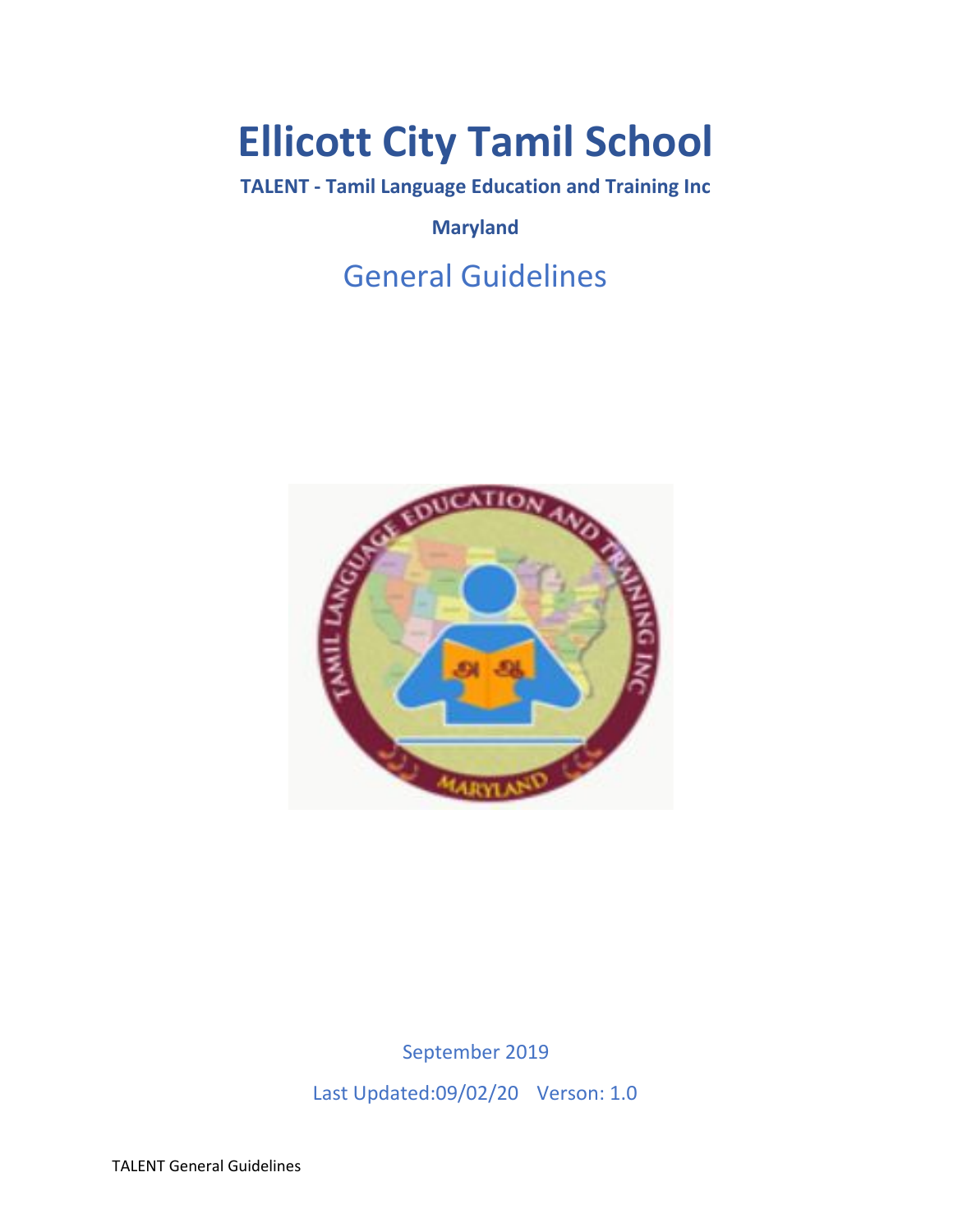### **Table of Contents**

| ı.    | <b>Introduction</b>                    | $\overline{2}$          |
|-------|----------------------------------------|-------------------------|
| П.    | <b>Class Timing and Schedule</b>       | $\overline{2}$          |
| III.  | <b>Registration for TALENT Classes</b> | $\overline{2}$          |
| IV.   | <b>Class Levels and Assignments</b>    | $\overline{\mathbf{3}}$ |
| V.    | <b>Prerequisite for Admission</b>      | 3                       |
| VI.   | <b>Tuition</b>                         | 3                       |
| VII.  | <b>Books and Materials</b>             | 3                       |
| VIII. | <b>Trophies</b>                        | 4                       |
| IX.   | <b>Volunteering Opportunities</b>      | 4                       |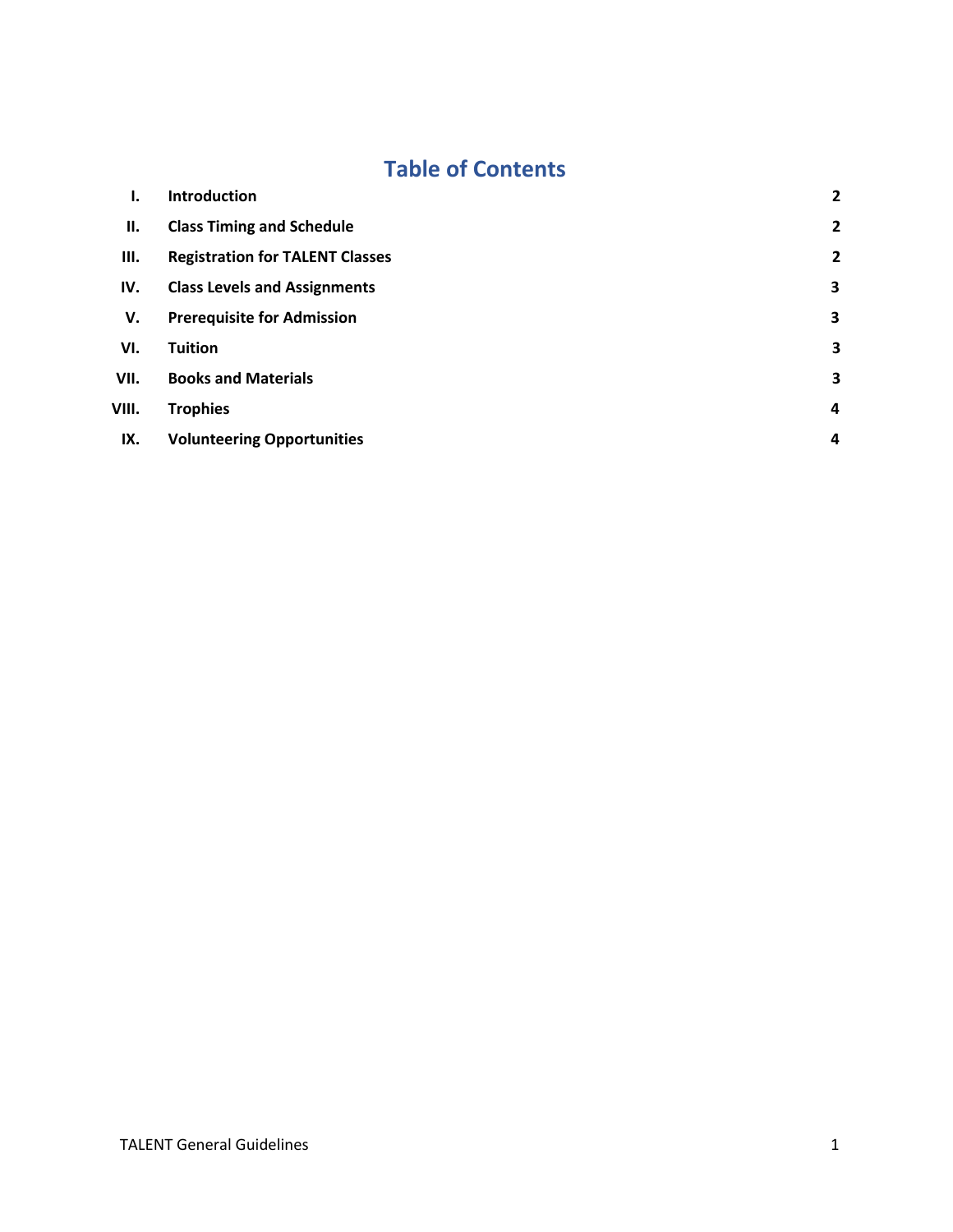#### <span id="page-2-0"></span>**I. Introduction**

The TALENT – **TA**mil **L**anguage Education a**N**d **T**raining Inc. is a volunteer-based, not-for-profit (501-(c)) organization for Tamil Education. TALENT is committed to provide strong Tamil language learning through a well balanced academic curriculum. TALENT fosters Tamil learning in students as young as 4 years old. TALENT truly believes that younger children tend to observe and learn more. TALENT has 8 academic levels. In addition to that students also complete Tamil Virtual Academy's (TVA) various certificate level courses to master proficiency in Tamil language and attain Maryland's Department of Education approved "Seal of Biliteracy". TALENT offers Tamil classes at various levels to benefit children in all aspects of the language; reading, writing, and speaking which are the essential aspects of any language learning process. Tamil is one of the classical languages of the world. It is a unique language that has a classical past and a powerful literary legacy that we are carrying forward today.

#### <span id="page-2-1"></span>**II. Class Timing and Schedule**

TALENT weekly classes are scheduled on the Fridays of every month from 7:15 pm – 8:45 pm. The academic year starts with an orientation the first week of September followed by regular Tamil classes the following Friday.. The last day of school will be on the 1st/2nd week of June. All classes will be conducted virtually for the academic year 2020-2021. Teachers will discuss with class parents/students and decide on a suitable day/time to conduct classes for this academic year. . Unlike in-person classes, classes do not have to be scheduled every Friday at 7.15pm. Any changes in schedule will be communicated by the Class teacher/TALENT to individual class.

#### <span id="page-2-2"></span>**III. Registration for TALENT Classes**

The registration for current TALENT and new students will begin on the  $1<sup>st</sup>/2<sup>nd</sup>$  week of May, before the end of the current academic year. TALENT needs the early registration to be completed to prepare ahead for the next academic year. TALENT will communicate the registration process via email. The registration link will also be made available on the TALENT website. Registration will be closed approximately 6 weeks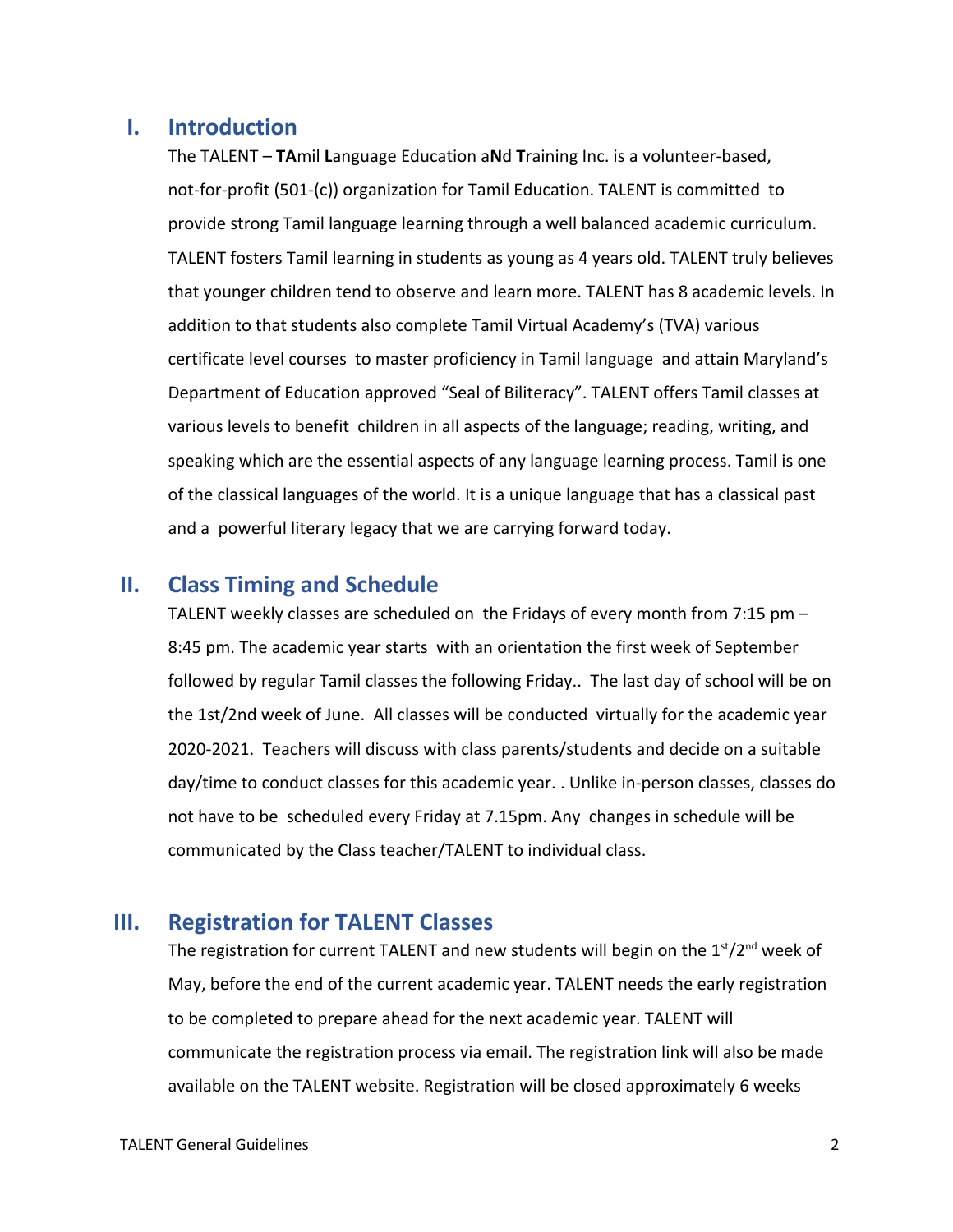after opening and could close early based on enrollment. Students registered after the close of registration will be added to the waiting list.

#### <span id="page-3-0"></span>**IV. Class Levels and Assignments**

 Each academic class level is named as a Nilai which ranges from Nilai 1 (Beginner Level) - Nilai 10 (Advanced Level). All students must have a passing grade from previous Nilai to be promoted to the next Nilai. Each Nilai has a Primary teacher, an assistant teacher, and parent volunteers to help the children. Information on teacher assignments for the academic year 2020-2021 is available on TALENT website. Student assignments will be communicated by teachers directly to parents.

#### <span id="page-3-1"></span>**V. Prerequisite for Admission**

The new student prerequisite shall depend on the student's age, knowledge, and performance level at the time of joining. Students aged 4 and 5 years by September 1st are assigned to Nilai 1. Any student who is six years old will be assigned to Nilai 2 and any older students who do not have any prior Tamil knowledge in reading/writing will be assigned to Nilai 2 as well. For students 7 yrs and above, the new student Nilai assignment depends on the evaluation by the teachers in the form of a written/oral test scheduled in August. For any questions regarding the admission process or Nilai levels, please contact the TALENT TAC (TALENT Academic Council).

#### <span id="page-3-2"></span>**VI. Tuition**

TALENT charges a nominal yearly fee per student to cover the costs of school rentals, textbooks, and other expenses for the entire academic year. The fee can be paid by check at the time of orientation day or earlier, and please make the check payable to "TALENT". Parents, please check the TALENT website or email communication to know about any tuition payment changes.

#### <span id="page-3-3"></span>**VII. Books and Materials**

TALENT prints and issues textbooks based on the curriculum prepared by TAC (TALENT Academic Council) from Nilai 1 through Nilai 8. For higher Nilais after Nilai 8, currently